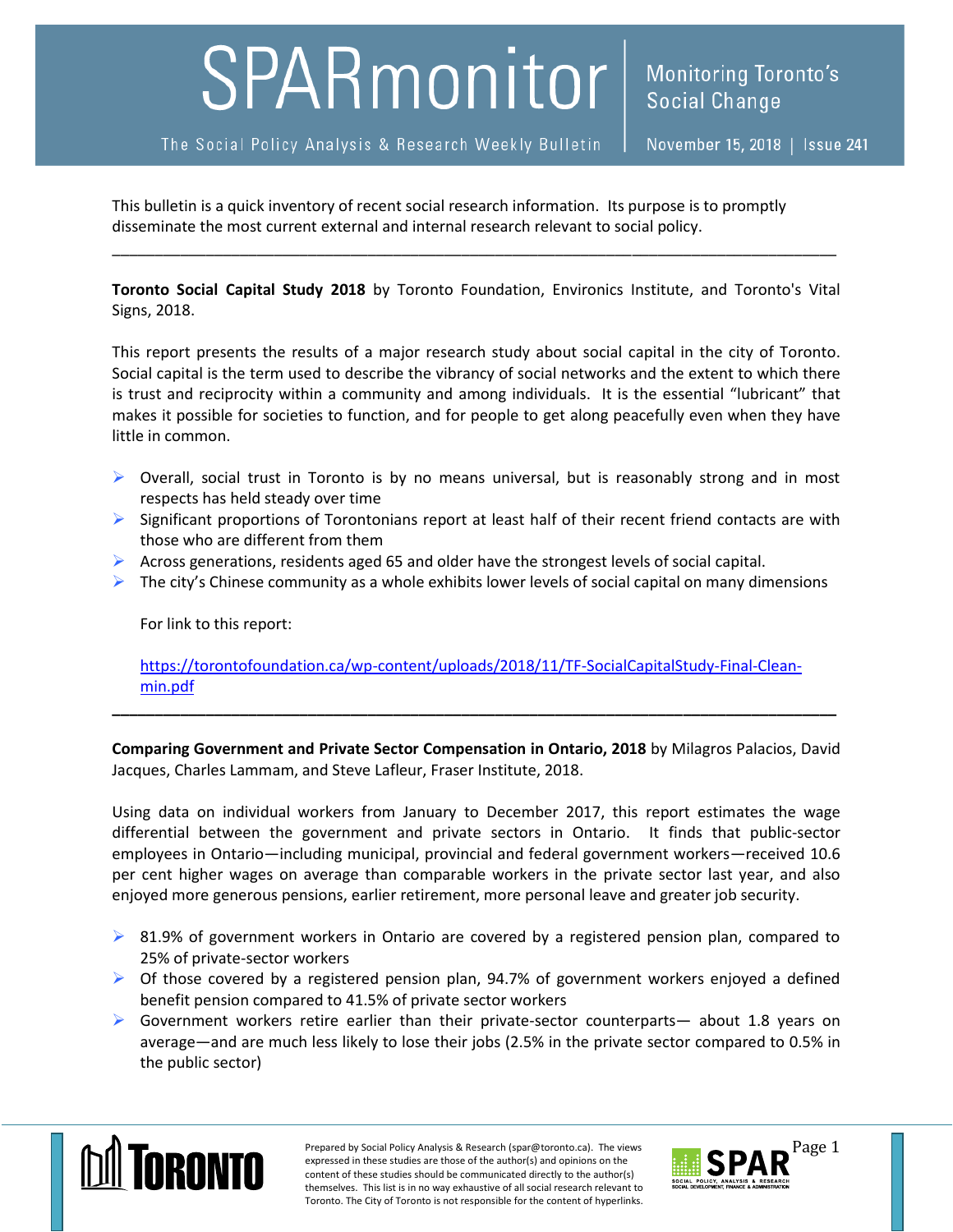$\triangleright$  Full-time workers in the government sector lost more work time in 2017 for personal reasons (12.4) days on average) than their private-sector counterparts (7.6 days)

For link to the report:

[https://www.fraserinstitute.org/sites/default/files/comparing-government-private-sector-ON-](https://www.fraserinstitute.org/sites/default/files/comparing-government-private-sector-ON-2018.pdf)[2018.pdf](https://www.fraserinstitute.org/sites/default/files/comparing-government-private-sector-ON-2018.pdf)

\_\_\_\_\_\_\_\_\_\_\_\_\_\_\_\_\_\_\_\_\_\_\_\_\_\_\_\_\_\_\_\_\_\_\_\_\_\_\_\_\_\_\_\_\_\_\_\_\_\_\_\_\_\_\_\_\_\_\_\_\_\_\_\_\_\_\_\_\_\_\_\_\_\_\_\_\_\_\_\_\_\_\_\_

**Canadian Identity 2013** by Maire Sinha, Statistics Canada, October 2015.

This report provided an overview of the collective Canadian identity, looking at three components of identity: national symbols, shared values and pride. The results reflect the diversity of Canada, with differences in perceptions across socio-demographic and economic characteristics. Immigrants were more likely to have strong beliefs in the importance of national symbols, such as the Charter, national anthem and flag. They were also more likely to believe that Canadians share a common set of beliefs, and to report a greater feeling of pride in being Canadian and in Canadian achievements.

- In 2013, Canadians were most likely to believe the Charter of Rights and Freedoms (93%) and the national flag (91%) were important to the national identity
- $\triangleright$  Residents of Newfoundland and Labrador were among the most likely to feel that national symbols were very important to the Canadian identity, while Quebecers were the least likely
- For every national symbol, immigrants were more likely than non-immigrants to believe that they were very important to the national identity

For link to the report:

<https://www150.statcan.gc.ca/n1/en/pub/89-652-x/89-652-x2015005-eng.pdf?st=VyhJvOeA>

\_\_\_\_\_\_\_\_\_\_\_\_\_\_\_\_\_\_\_\_\_\_\_\_\_\_\_\_\_\_\_\_\_\_\_\_\_\_\_\_\_\_\_\_\_\_\_\_\_\_\_\_\_\_\_\_\_\_\_\_\_\_\_\_\_\_\_\_\_\_\_\_\_\_\_\_\_\_\_\_\_\_\_\_\_

**Born to Win: Wealth Concentration in Canada since 1999** by David Macdonald, Canadian Centre for Policy Alternatives, July 2018.

There has been plenty of concern in Canada and around the world about income inequality, in particular the growing gap between the incomes of society's highest-paid 10% or 1% and those of the bottom 90% of income earners. This report compares the net worth of Canada's 87 wealthiest resident families as compiled by Canadian Business magazine to the wealth of average families based on Statistics Canada's Survey of Financial Security over the past 17 years.

- $\triangleright$  While the average net worth of Canada's wealthiest families rose by 37% between 2012 and 2016  $$ from \$2.2 billion to \$3.0 billion, the net worth of middle class families increased by 16%, or \$41,000, over the same period (from \$264,000 to \$305,000)
- $\triangleright$  Canada's wealthiest 87 families now have 4,448 times more wealth than the average Canadian family, and they collectively own the same amount as the lowest-earning 12 million Canadians
- $\triangleright$  In 1999, just under half of Canada's wealthiest (45%) had passed their wealth down at least one generation. In 2016, this number was 53%